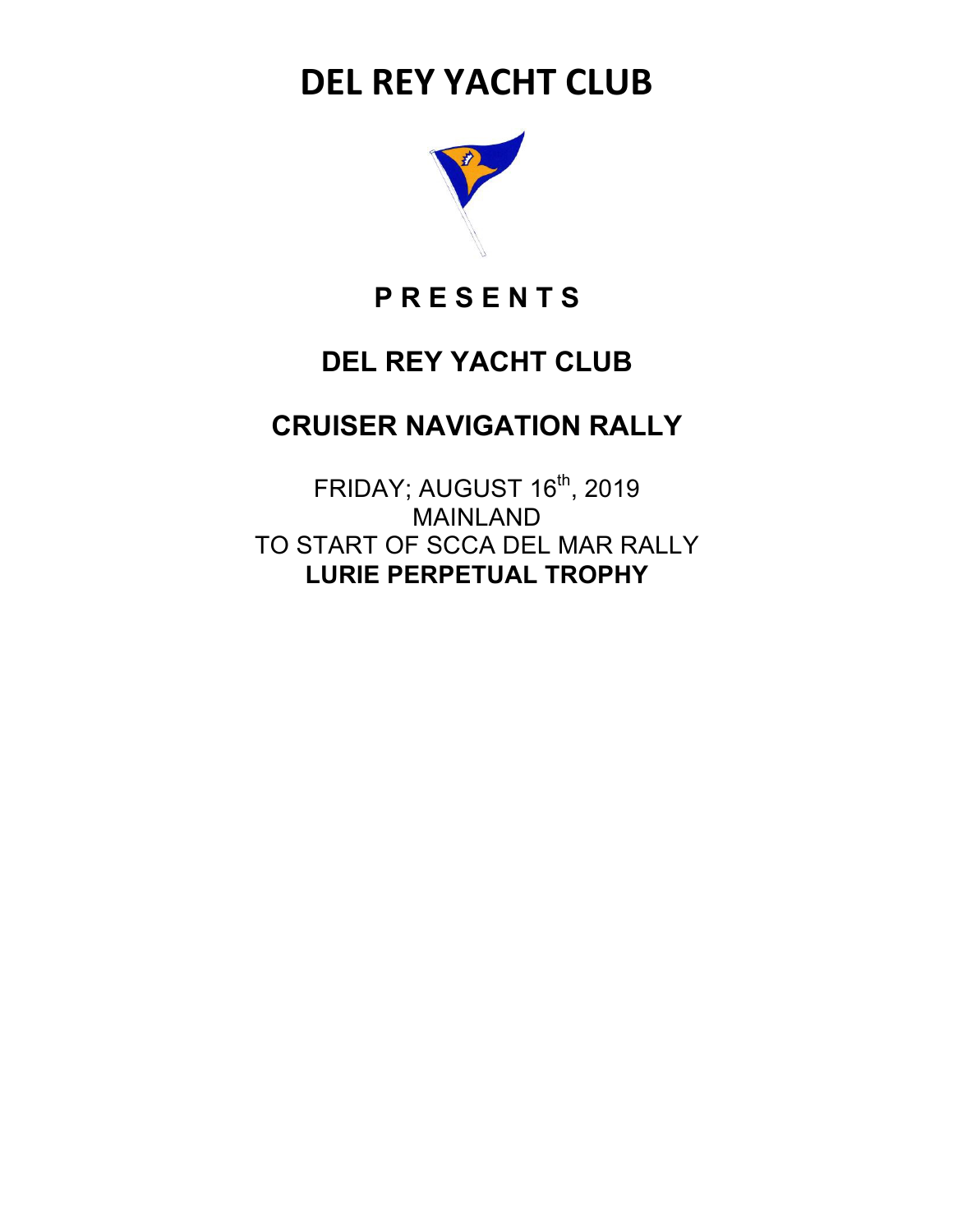## **SCCA AND DRYC COMBINED WEEKEND Cruiser Navigation Rallies**

Friday; August 16th, 2019 Sponsored by the Del Rey Yacht Club

### **Lurie Trophy:**

Sanctioned by:----------SCCA & NACA Eligibility: ----------------All members of DEL REY YACHT CLUB. Points for:----------------Del Rey Yacht Club. Trophies: Overall: Lurie Perpetual Trophy, points accumulated for Rallies from MDR to Catalina Harbor during Yachting Season.

Committee Boat: ------THREE FLAGS Mickey Scheinbaum

Radio frequencies: ----Monitor VHF 16; Rally communications will be via VHF 71.

Charts: -------------------- 18744 - Ed. #33, updated 06/29/2019

Scorer: ----------------------Tom Collins; handicap scoring will not be used.

Log forms: ---------------SCCA log form; latest edition revised 4/15/19.

Attached forms may be USED

Rules: ---------------------SCCA Cruiser Navigation Rules revised 04/15/2019, as amended

### LURIE TROPHY RALLY COURSE

- START: ------ Flag Pole (MDR Breakwater) --------------------------- 150 YDS MIN; 250 MAX STBD
- CP-1: --------- R "2ES" Fl R 4s BELL Priv--------------------- 300 YDS MIN to 400 YDS MAX PORT
- CP-2: --------- Course of 168° MAG for 2.5 NM from CP-2
- CP-3: --------- Course of 167° MAG for 2.9 NM from CP-3

FINISH: ------ R "10PV" Fl R 4s BELL----------------------------------- 50 YDS (See Notes A, B, & C.) *(Note 1: If buoy is missing, call mark by GPS.)*

Official Distance: 11.4 Nautical Miles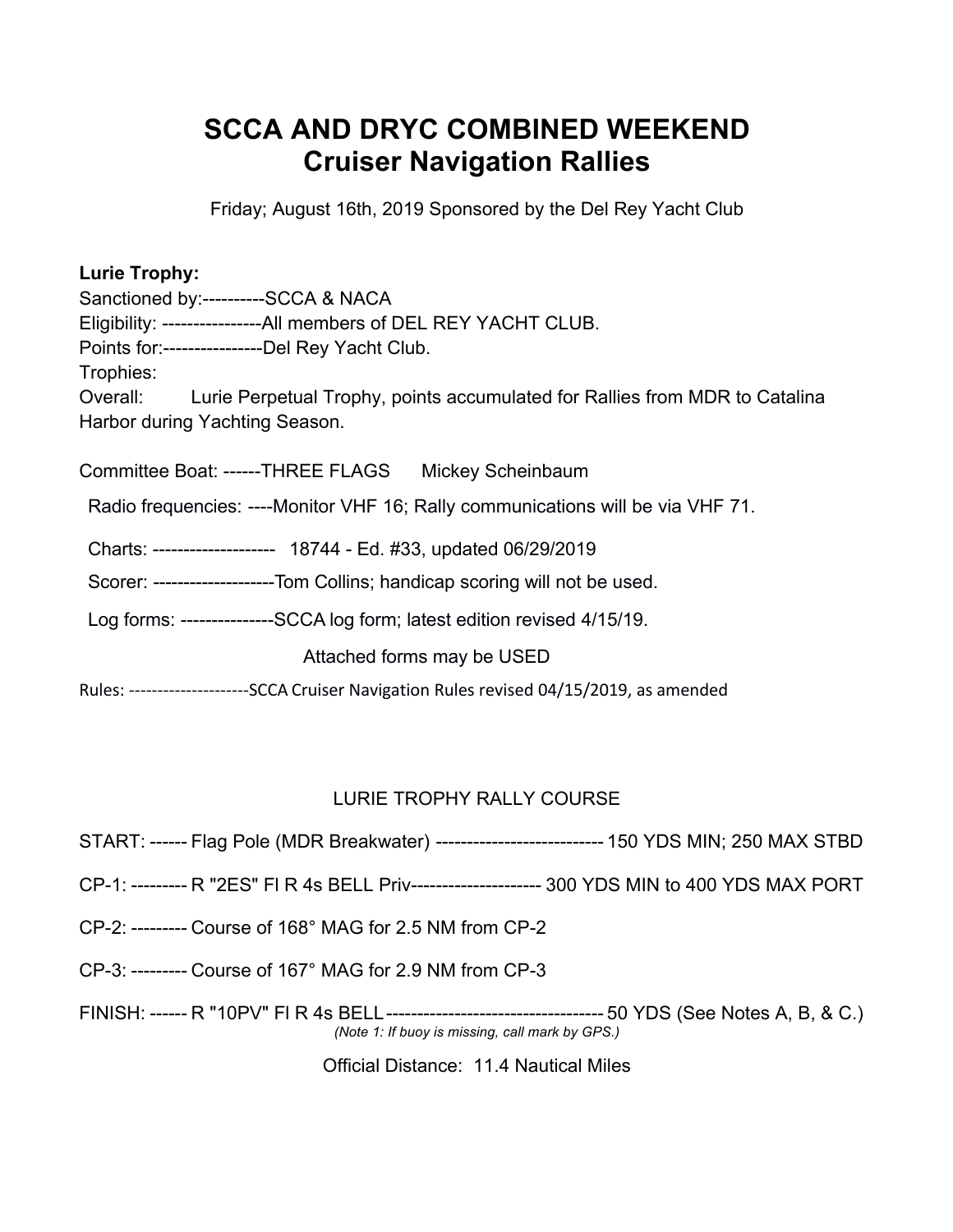- Note A: Vessels running both Rallies or the Lurie Trophy only will leave buoy R "10PV" to port. Vessels running the DEL MAR Rally only will leave buoy R "10PV" to starboard.
- Note B: Vessels running the Lurie Trophy Rally only will predict their finish time at their convenience but not later than 1100 hours. Rally MUST be run on Friday, August 16th, 2019.
- Note C: Vessels running both Rallies or the DEL MAR only will plan their finish by 1400. No start time penalties will apply to either Rally.

#### *(Vessels converging at the finish line should comply with the Rules of the Road as they pertain to overtaken vessels and exercise courtesy as to their wake's effect on other vessels.)*

Note D: Skippers of vessels running the Lurie Trophy Rally only are to place their Predicted Logs in a sealed envelope and give it to any DRYC contestant also running the Del Mar Rally prior to the start of the Rally. After the finish of the Rally, these vessels are to call Tom Collins on Misty Sea via VHF 71 and give all their actual times.

### **Special Rules and Equipment Allowed:**

- 1. Any and all equipment aboard the vessel may be used except that which is prohibited.
- 2. Use of the following data from any source is prohibited: a. Clock time, elapsed time to time to destination. b. GPS SOG (speed over ground) and speed through the water is allowed in this contest.
- 3. The contest WILL allow an Open Log.
- 4. Radio: Monitor VHF channel 71; skipper to announce 5 minutes to START if other contestant vessels are in the immediate vicinity.
- 5. Handicap scoring will NOT be used.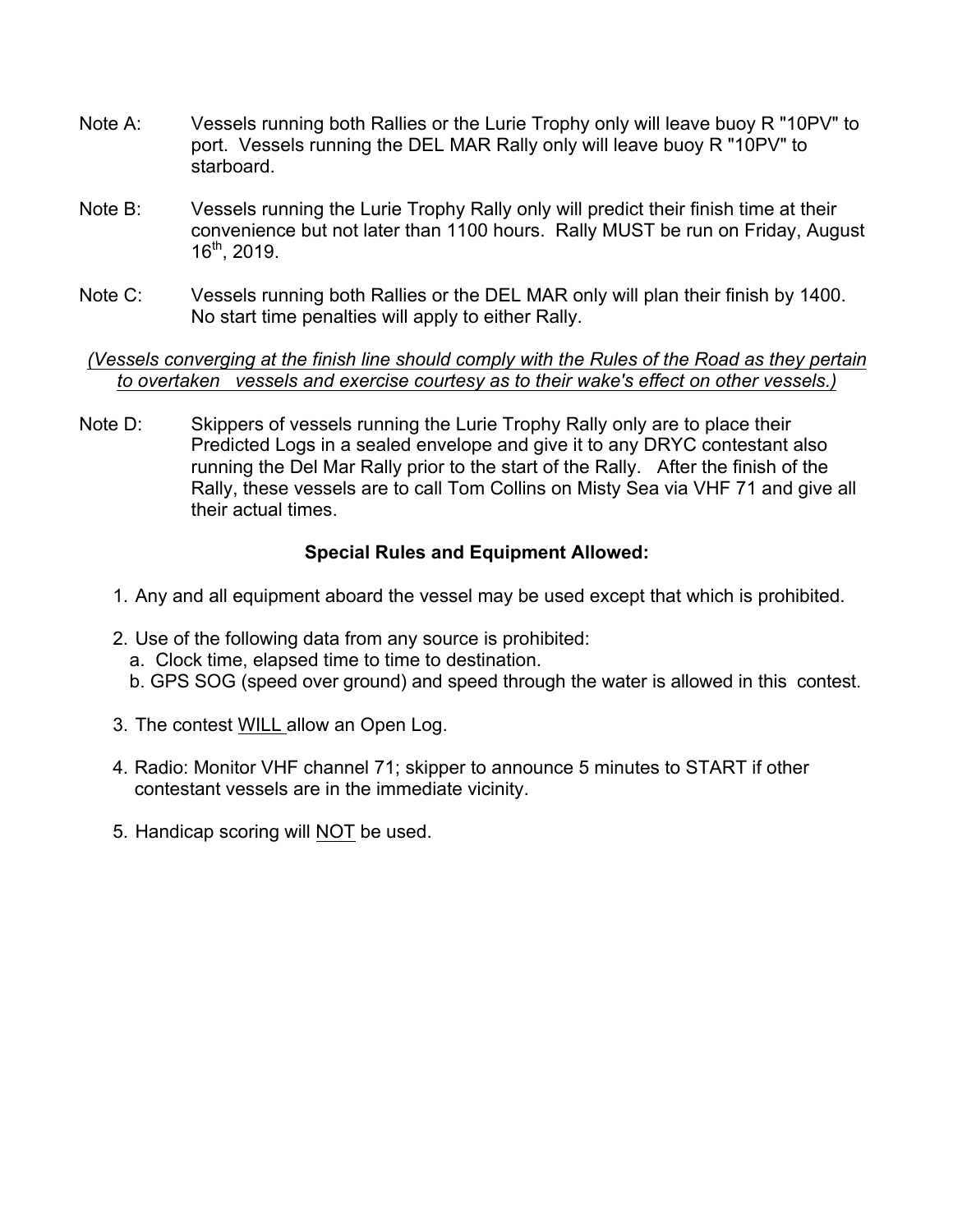### SOUTHERN CALIFORNIA CRUISER ASSOCIATION

Official Predicted Log Entry Form **Community** Community Community Community Community Community Community Community Community Community Community Community Community Community Community Community Community Community Commun

#### **Rally: Rally:** LURIE RALLY **Vessel:**

SCCA Number: \_\_\_\_\_\_\_\_\_\_ NACA Number: \_\_\_\_\_\_\_\_\_\_ Rally Date:

| <b>PREDICTED LOG</b> |                                           |      |                             |       |  |  |
|----------------------|-------------------------------------------|------|-----------------------------|-------|--|--|
|                      | Checkpoints (no waypoints or blindpoints) |      | <b>Predicted Clock Time</b> |       |  |  |
|                      | Start MDR Flag Pole                       | Hrs. | Mins.                       | Secs. |  |  |
| $\mathbf{1}$         | R "2ES" FI R 4s Bell Priv                 |      |                             |       |  |  |
| 2                    | 168° Mag for 2.5 NM from CP-1             |      |                             |       |  |  |
| 3                    | 167° Mag for 2.9 NM from CP-2             |      |                             |       |  |  |
| 4                    | R "10PV" FI R 4s BELL                     |      |                             |       |  |  |
| 5                    |                                           |      |                             |       |  |  |
| 6                    |                                           |      |                             |       |  |  |
| $\overline{7}$       |                                           |      |                             |       |  |  |
| 8                    |                                           |      |                             |       |  |  |
|                      |                                           |      |                             |       |  |  |

I am entering this Rally at my own risk and will save, hold harmless and indemnify the SOUTHERN CALIFORNIA CRUISER ASSOCIATION, and such other Club and/or Association that may be sponsoring, hosting, or sanctioning this Rally, together with their officers, dirctors, committees and members, from any and all liability or responsibility of any nature whatsoever for accidents, damage or injury to myself, my crew, my guests and my boat, and for any damage I or my boat might cause to any other boat, person or property, and I waive and relinquish any claim I might have for injury or damage to myself or my boat and against any such Association and/or Club and/ or their officers, directors, committees, or members

| Signature: <u>Contract of the Contract of the Contract of the Contract of the Contract of the Contract of the Contract of the Contract of the Contract of the Contract of the Contract of the Contract of the Contract of the Co</u> | Date:<br><u> The Communication of the Communication of the Communication of the Communication of the Communication of the Communication of the Communication of the Communication of the Communication of the Communication of the Commun</u> |
|--------------------------------------------------------------------------------------------------------------------------------------------------------------------------------------------------------------------------------------|-----------------------------------------------------------------------------------------------------------------------------------------------------------------------------------------------------------------------------------------------|
|                                                                                                                                                                                                                                      |                                                                                                                                                                                                                                               |
| Address                                                                                                                                                                                                                              |                                                                                                                                                                                                                                               |
| Email<br><u> 1989 - Andrea Andrew Maria (h. 1989).</u>                                                                                                                                                                               |                                                                                                                                                                                                                                               |
| Home Phone ________________________                                                                                                                                                                                                  | Cell Phone <u>__________________</u>                                                                                                                                                                                                          |
|                                                                                                                                                                                                                                      |                                                                                                                                                                                                                                               |
| <b>First Year particpants Only:</b><br>I certify that it has been less than 12 months since I participated in my first SCCA Rally.                                                                                                   |                                                                                                                                                                                                                                               |
| Signature                                                                                                                                                                                                                            |                                                                                                                                                                                                                                               |
|                                                                                                                                                                                                                                      | (SCCA Form revised 04/15/19 by S/C Craig Ryan)                                                                                                                                                                                                |

SOUTHERN CALIFORNIA CRUISER ASSOCIATION

Rally: LURIE RALLY

**(Observer to fill in gray areas:)**

**Vessel:**

| 00301 VGL to the the gray arcas.       |         |       |  | <b>Predicted Start Time</b> |  |  |
|----------------------------------------|---------|-------|--|-----------------------------|--|--|
| ctual SCCA Number Displayed:           |         |       |  |                             |  |  |
|                                        |         |       |  |                             |  |  |
| <b>ACTUAL LOG</b>                      |         |       |  | <b>Adjusted Start Time</b>  |  |  |
|                                        |         |       |  |                             |  |  |
| Chookpoints (to be optered by Skinner) | Port or | Yards |  |                             |  |  |

| Crieckpolities (to be entered by Skipper) |                                                    | Stbd. | Off | Hrs. | Mins. | Secs. |
|-------------------------------------------|----------------------------------------------------|-------|-----|------|-------|-------|
|                                           | Start MDR Flag Pole                                |       |     |      |       |       |
| 1                                         | R "2ES" FI R 4s Bell Priv                          |       |     |      |       |       |
| $\overline{2}$                            | <u>100 May 101 2.5 NW HOME</u><br>∩P-1             |       |     |      |       |       |
| 3                                         | $\overline{1}$ Middle to 12.9 TVINT TTOTTT<br>CP-2 |       |     |      |       |       |
| 4                                         | R "10PV" FI R 4s BELL                              |       |     |      |       |       |
| 5                                         |                                                    |       |     |      |       |       |
| 6                                         |                                                    |       |     |      |       |       |
| 7                                         |                                                    |       |     |      |       |       |
| 8                                         |                                                    |       |     |      |       |       |

#### Optional for Skipper:

Slow

% Error

| <b>Committee Use Only</b> |
|---------------------------|
| Fast                      |
| Slow                      |
| $%$ Err                   |
|                           |
|                           |

| Equipment checklist to be completed by Observer (Y or N) |  |                                                                  |  |                     |  |  |  |
|----------------------------------------------------------|--|------------------------------------------------------------------|--|---------------------|--|--|--|
| <b>SCCA Burgee</b>                                       |  | <b>YC Burgee</b>                                                 |  | All clocks covered? |  |  |  |
| Depth Sounder                                            |  | <b>VHF Radio</b>                                                 |  | Chartplotter used?  |  |  |  |
| GPS Used?                                                |  | If GPS used, are all the prohibited items on the GPS taped over? |  |                     |  |  |  |

I have read the current SCCA rules and certify that I have abided by them. Observer is to record all unusual occurrences, rule violation, etc., on reverse side.

| Observer | Date |
|----------|------|
|----------|------|

I have participated in this Rally in the true spirit of yachtsmanship and have abided by all rules of the

Skipper Date

(SCCA Form revised 04/15/19 by S/C Craig Ryan)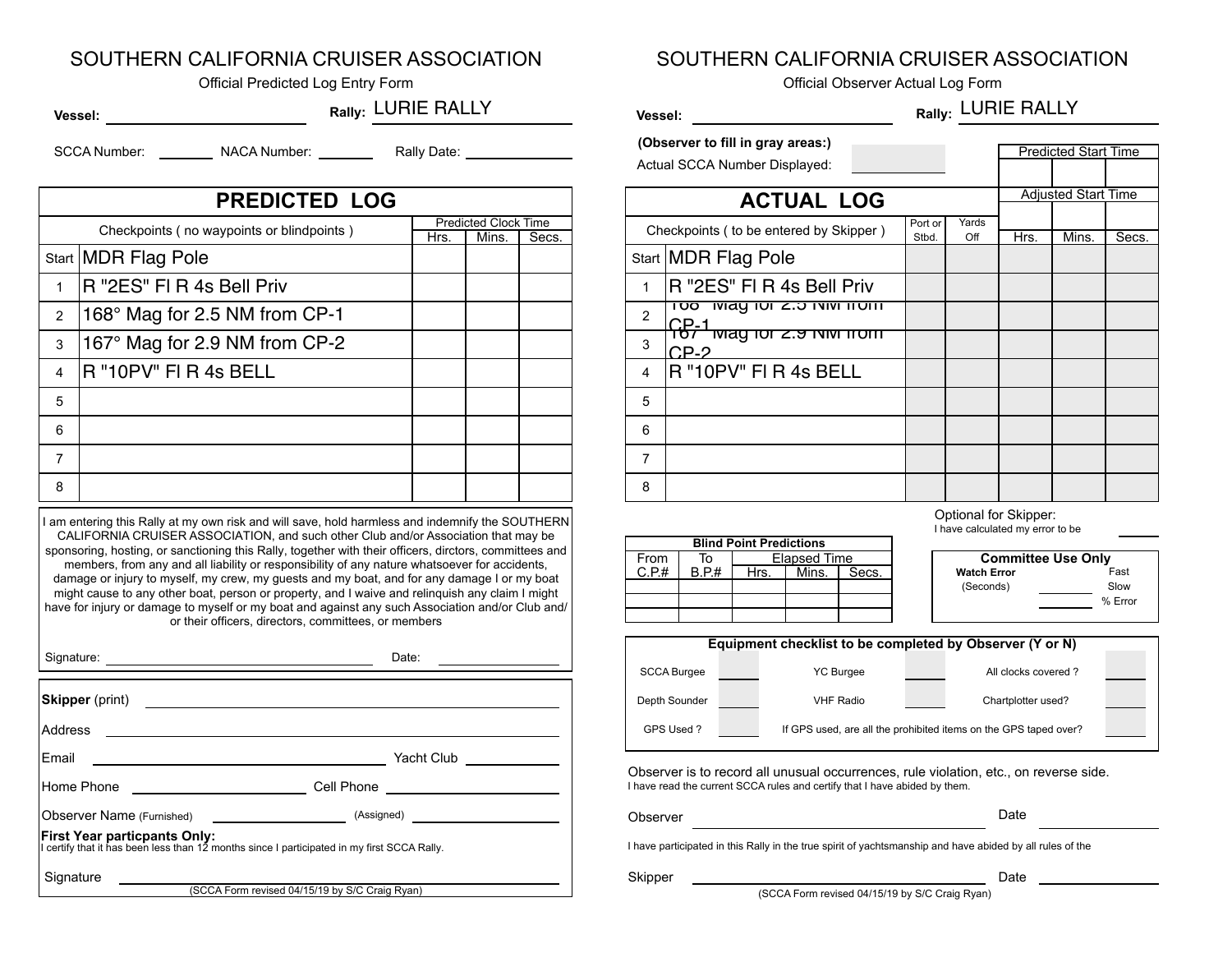# DEL REY YACHT CLUB



## **P R E S E N T S**

### **DEL REY YACHT CLUB**

### **AND SOUTHERN CALIFORNIA CRUISER ASSOCIATION**

### **CRUISER NAVIGATION RALLIES**

FRIDAY; AUGUST 16th, 2019 MAINLAND TO CATALINA HARBOR



**DEL MAR PERPETUAL TROPHY**



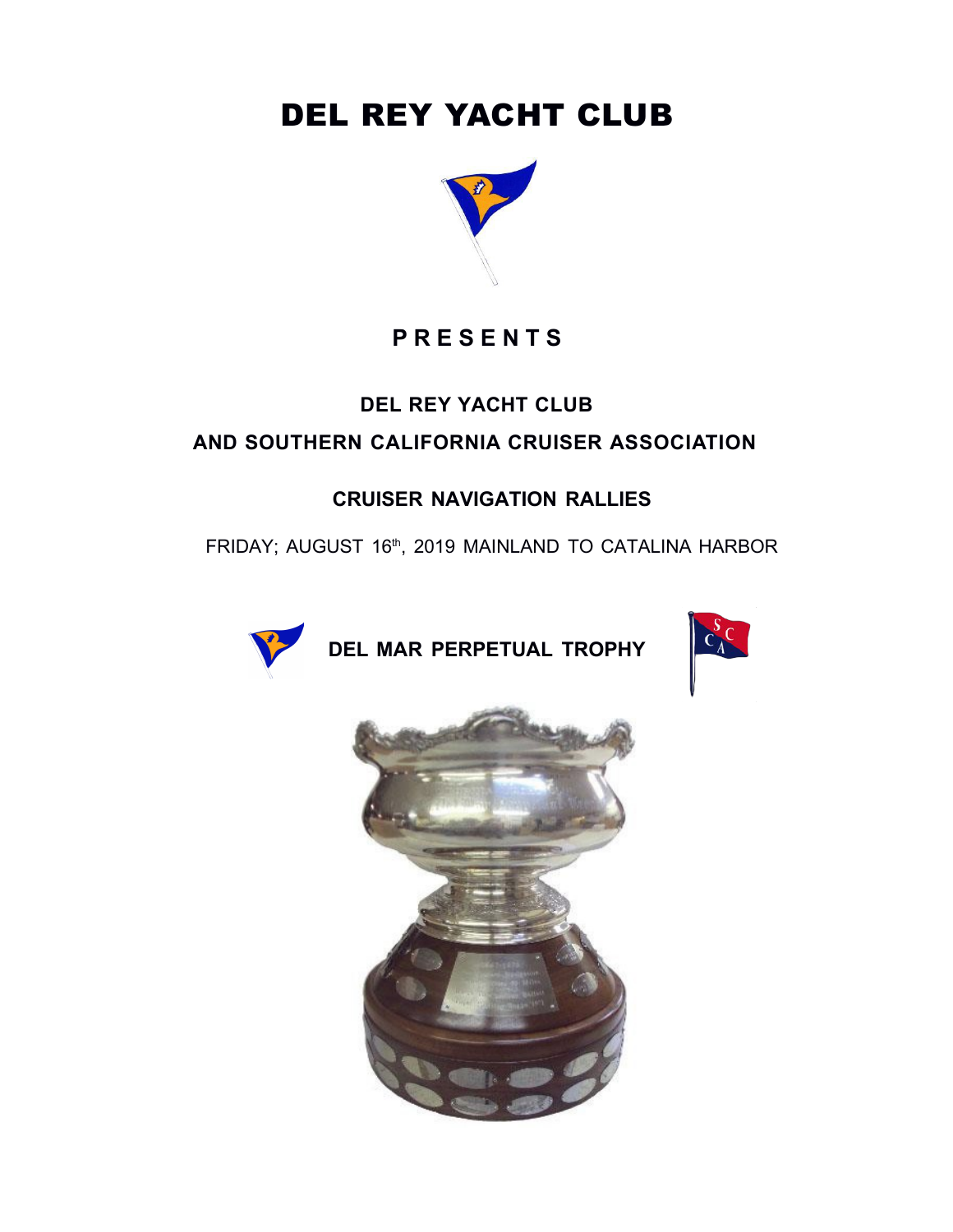### **SCCA AND DRYC COMBINED WEEKEND**

### **Cruiser Navigation Rallies**

Friday; August 16, 2019 Sponsored by the Del Rey Yacht Club

## **Del Mar Perpetual Trophy:**

| Sanctioned by:---------SCCA & NACA                                                                                             |
|--------------------------------------------------------------------------------------------------------------------------------|
| Eligibility: -----------------All members of SCCA member clubs.                                                                |
| Points for:---------------SCCA & NACA; all member clubs' series                                                                |
| trophies. Trophies:                                                                                                            |
| Overall: ---------------Del Mar Perpetual Trophy                                                                               |
| Keeper: ---------------Keeper Trophies for first three places.                                                                 |
| First-Year:------------Keeper trophy for First-Place / First-Year contestant.                                                  |
| Committee Boat: ------THREE FLAGS Mickey Scheinbaum                                                                            |
| Radio frequencies: ----Monitor VHF 16; Rally communications will be via VHF 71. Charts:<br>18744 - Ed. #33, updated 06/29/2019 |
| 18746 - Ed. #40, updated 06/29/2019                                                                                            |
| Scorer: --------------------Tom Collins; handicap scoring will not be used.                                                    |
| Log forms: ---------------SCCA log form; latest edition revised 4/15/19.                                                       |
| Attached forms may be USED                                                                                                     |

Rules: ---------------------SCCA Cruiser Navigation Rules revised 04/15/2019, as amended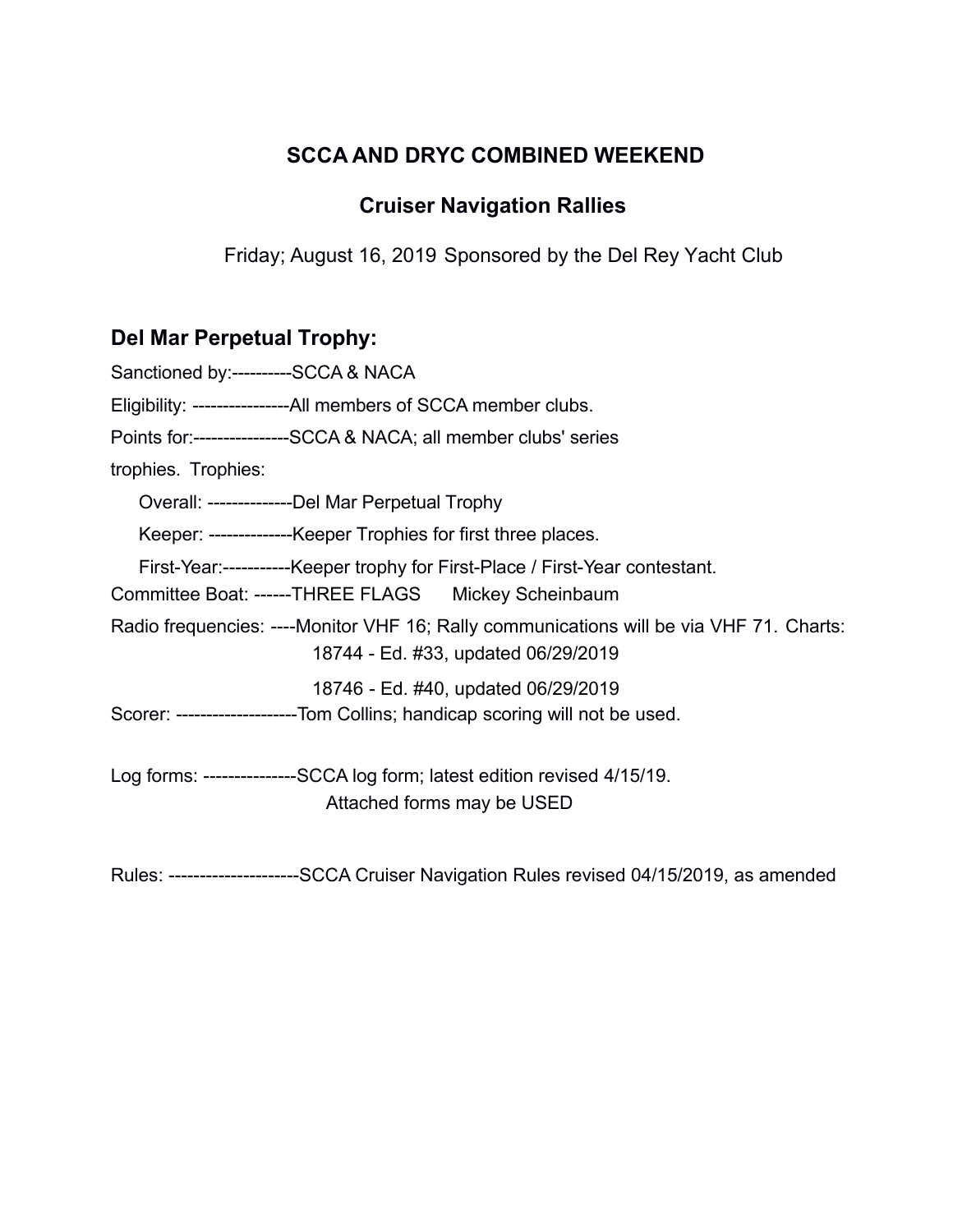## **DEL MAR PERPETUAL TROPHY 2019**

### **DEL MAR PERPETUAL TROPHY RALLY COURSE**

- START:-------R "10PV" Fl R 4s BELL ---------------------------------- 50 YDS (See Notes A, B, & C.) *(Note 1: If buoy is missing, call mark by GPS.)*
- CP-1:----------Course of 193° MAG for 3.7 NM from Start
- CP-2:----------Course of 193° MAG for 6.0 NM from CP-1
- CP-3:---------- Course of 191° MAG for 5.0 NM from CP-2
- CP-4:---------- WEST END LT Fl 6s 76ft 10M PA ----------------------------------- 300 YDS MIN PORT *(300 yards west of actual WEST END LT; 175 yards west of rocks awash.)*
- TP-1: ----------(Turn Point-1) Abeam Eagle Rock ---------------------------------------- 400 YDS PORT
- CP-5:----------Ribbon Rock at Center of Depression------------------------------------ 100 YDS PORT
- TP-2: ----------(Turn Point-2) --- 33° 25.75' N / 118° 33.75' W
- FINISH:-------Catalina Head Fl 4s 400ft 7M---------------------------- 300 YDS PORT (See Note D.)

(Official distance: 25.8 Nautical Miles.)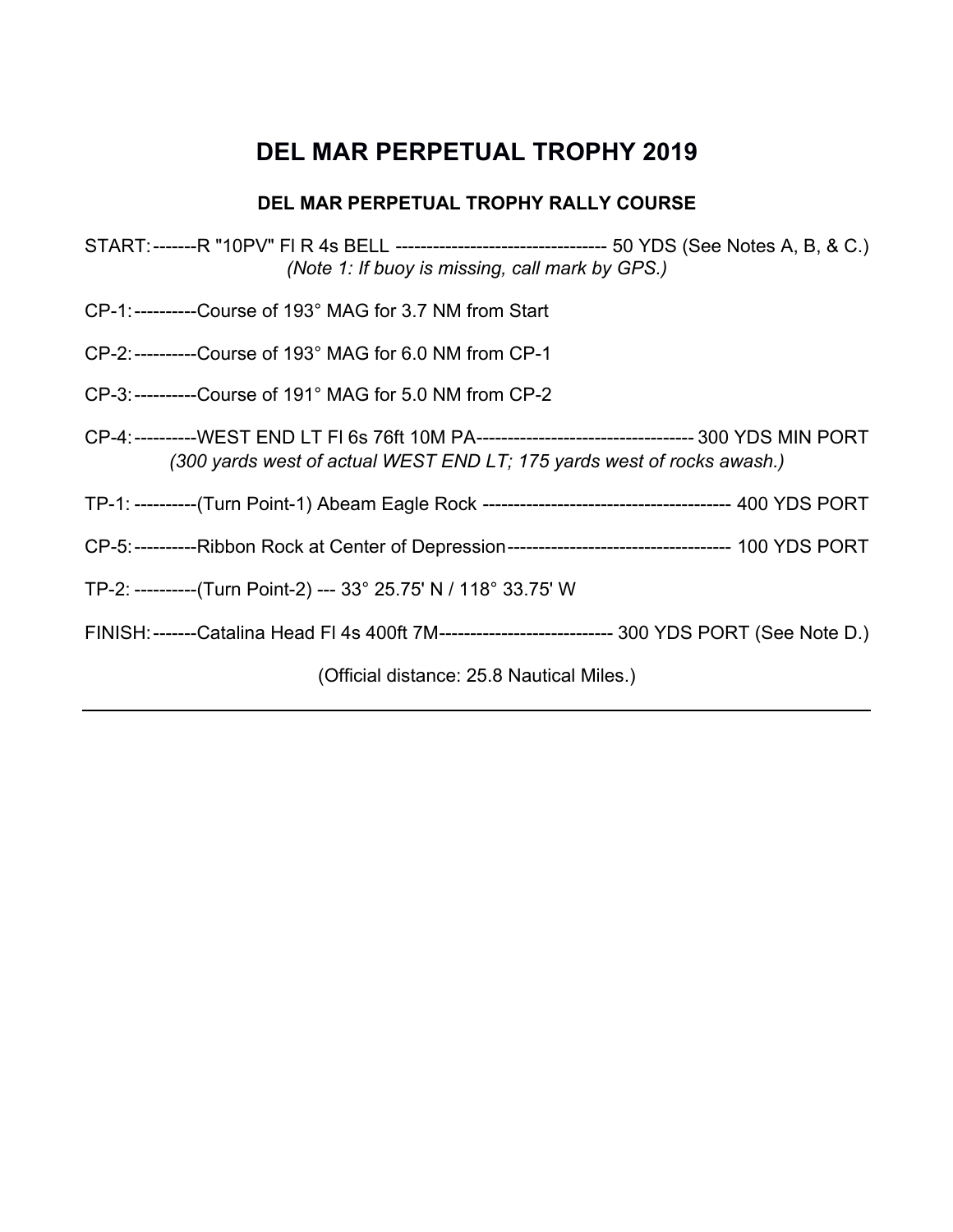### **COURSE RULES SPECIAL CONTEST RULES**

- Note A: Vessels running both Rallies or the Lurie Trophy only will leave buoy R "10PV" to port. Vessels running the DEL MAR Rally only or the Kahlo Rally will leave buoy R "10PV" to starboard.
- Note B: Vessels running the Lurie Trophy Rally only will predict their finish time at their convenience but not later than 1100 hours. Rally MUST be run on Friday, August 16<sup>th</sup>, 2019.
- Note C: Vessels running both Rallies or the DEL MAR only will plan their finish by 1400. No start time penalties will apply to either Rally.

#### *(Vessels converging at the finish line should comply with the Rules of the Road as they pertain to overtaken vessels and exercise courtesy as to their wake's effect on other vessels.)*

Note D: Skippers of vessels running the Lurie Trophy Rally only are to place their Predicted Logs in a sealed envelope and give it to any DRYC contestant also running the Del Mar Rally prior to the start of the Rally. After the finish of the Rally, these vessels are to call Tom Collins on Misty Sea via VHF 71 and give all their actual times.

Special Rules and Equipment Allowed:

- 1. Any and all equipment aboard the vessel may be used except that which is prohibited.
- 2. Use of the following data from any source is prohibited: a. Clock time, elapsed time to time to destination or any other time related value. b. GPS SOG (speed over ground) and speed through the water is allowed in this contest.
- 3. The contest WILL allow an Open Log.
- 4. Radio: Monitor VHF channel 71; skipper to announce 5 minutes to START if other contestant vessels are in the immediate vicinity.
- 5. Handicap scoring will NOT be used.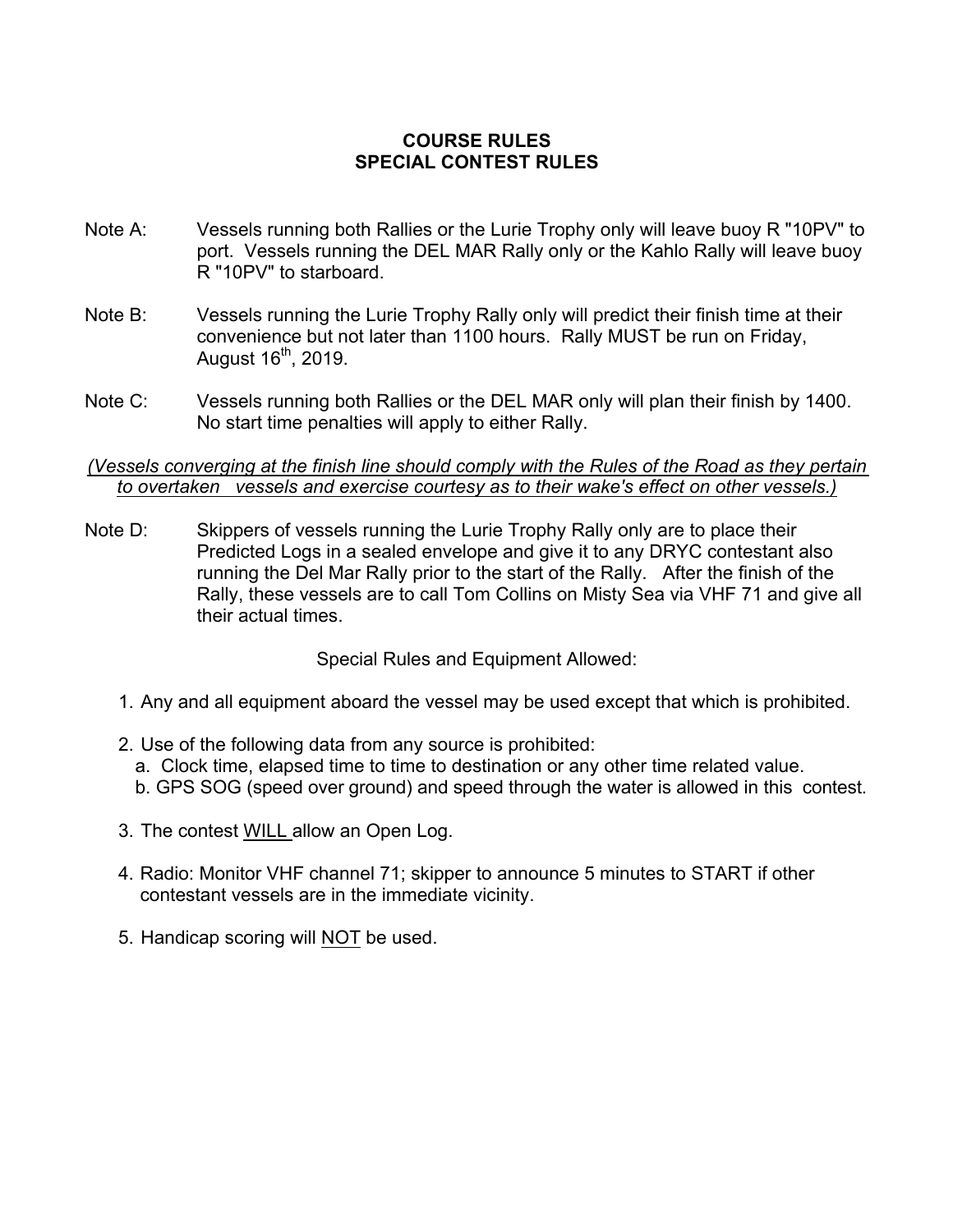### **ENTRY RESERVATIONS AND MOORINGS**

The primary responsibility for obtaining a mooring at Cat Harbor rests with the contestant since DRYC is no longer able to guarantee mooring assignments for all. However, DRYC will send a list of expected vessels to the Two Harbors office based on receipt of the enclosed reservation form which must be mailed to reach DRYC prior to Wednesday, August 9th. Contact Cat Harbor upon arrival via VHF 9 for mooring assignment. Cat Harbor moorings may be reserved online at:

https://www.visitcatalinaisland.com/two-harbors/mooring-reservations

for a minimum of two nights plus a \$25 reservation fee. Otherwise, moorings are on a firstcome, first-served basis upon arrival.

#### **SKIPPERS' MEETING AND ACTUAL LOGS**

There will be no Skippers' Meeting. Skippers must seal their Predicted Logs in an envelope and present it to the Observer prior to the start of the Rally, with separate log forms for each Rally. The Observer will maintain custody of all logs and official watch until presented to the Scorer, Tom Collins, in Cat Harbor aboard Misty Sea as soon as possible after arrival but not later than 1400.

#### **OBSERVERS**

Observers for this Rally may be immediate family members or crew members if qualified per current SCCA Rules.

#### **TROPHY PRESENTATION AND DINNER**

The trophies will be presented at a dinner to be held on Friday, August 16<sup>th</sup>, 2019 at the Del Rey Yacht Club Cat Harbor facility beginning at 1730 hours. BBQ Grills will be available for cooking your own dinner. Bring your own main course and a side dish to share.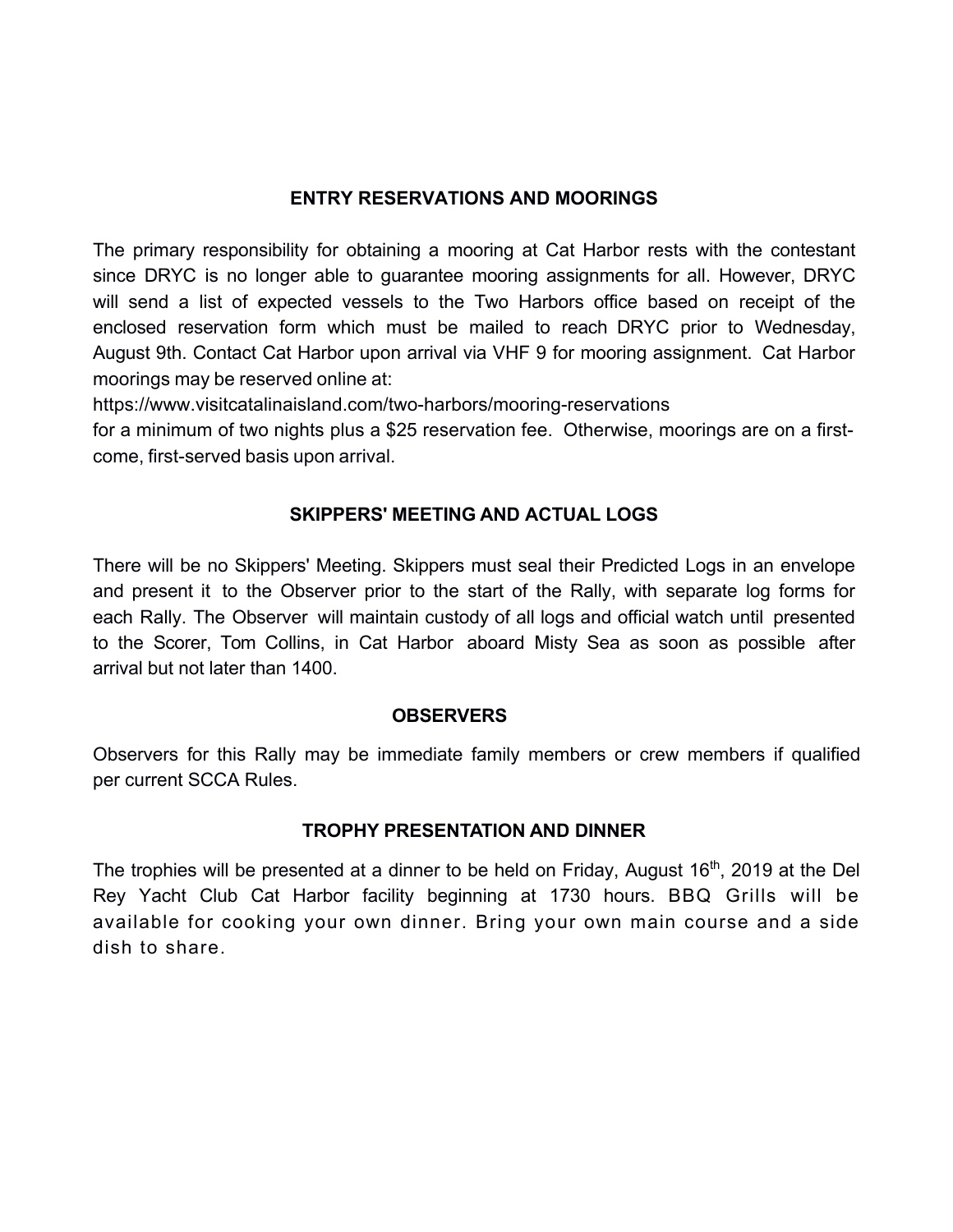### **REQUEST FOR CAT HARBOR MOORING LIST**

### **DEL MAR PERPETUAL TROPHY EVENT**

### **FRIDAY; AUGUST 16th, 2019**

Moorings are available on an "as available" basis upon arrival at Cat Harbor.

### **MAIL TO ARRIVE NO LATER THAN WEDNESDAY, AUGUST**  $7^{th}$ **, 2019**

**MAIL TO: DEL REY YACHT CLUB ATTN: FRONT DESK 4469 ADMIRALTY WAY MARINA DEL REY, CA 90292**